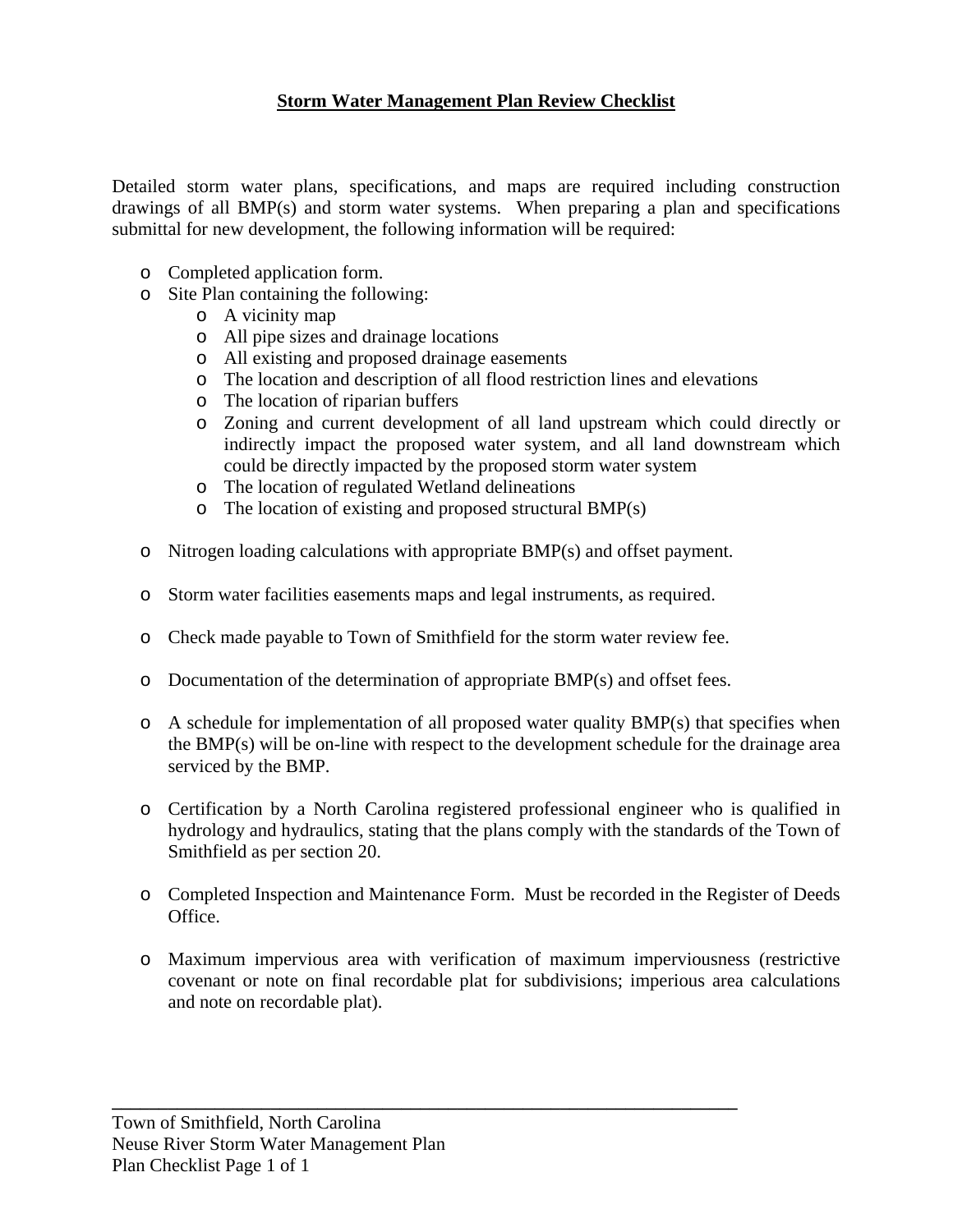- o Hydrologic and hydraulic analyses and design computation, as appropriate (BMP design, drainage calculation, etc.) including the following:
	- $\circ$  Flood and storage routings are required for embankment type BMP(s). A design table with each drainage structure numbered including size, material, environmental and cumulative drainage areas, peak flows, and headwater where applicable, zoning, "C" or "CN" values, slope, imperiousness, and other pertinent data used to calculate the runoff from the area tributary to each structure.
	- o Downstream analysis: An analysis of the storm water impacts of proposed development or construction activity including: the effects on existing upstream and downstream drainage systems and property; the ability of the natural drainage way(s) to handle additional storm water runoff; and site specific criteria. Hydraulic and hydrologic analyses of upstream and downstream structures shall be provided to ensure that the structure (s) will not be negatively impacted by the development; that this development shall not cause erosion downstream; that the development shall not create flood hazard upstream by excessively ponding water. In the event that such negative impacts are expected, measures shall be taken prior to development to offset the impacts (replacing or improving conveyance pipes or structures, obtaining downstream or upstream offsite drainage easements, etc.). The analyses shall be extended upstream and downstream to points where impact is insignificant. Insignificant impact is assumed when the drainage area to the analysis point is less than 10% of the total drainage area.
	- o As-Built Plans

Upon completion of the new construction the developer is required to provide "asbuilt" plans, certified by a NC registered professional engineer, prior to receiving an occupancy permit for the property. These plans are also to be certified using the language provided in the Section below:

## **Certification**

The storm water quality management program of the Town of Smithfield is a performance-based program. In order to achieve the performance that the BMP(s) are intended to provide, proper design, construction, operation, and maintenance of storm water management facilities and BMP(s) are essential.

The certification must be provided by a North Carolina registered professional engineer qualified in hydrology and hydraulics. The certification to be provided with engineering of storm water control plans is provided below and should be stamped or sealed, signed and dated with the submittal.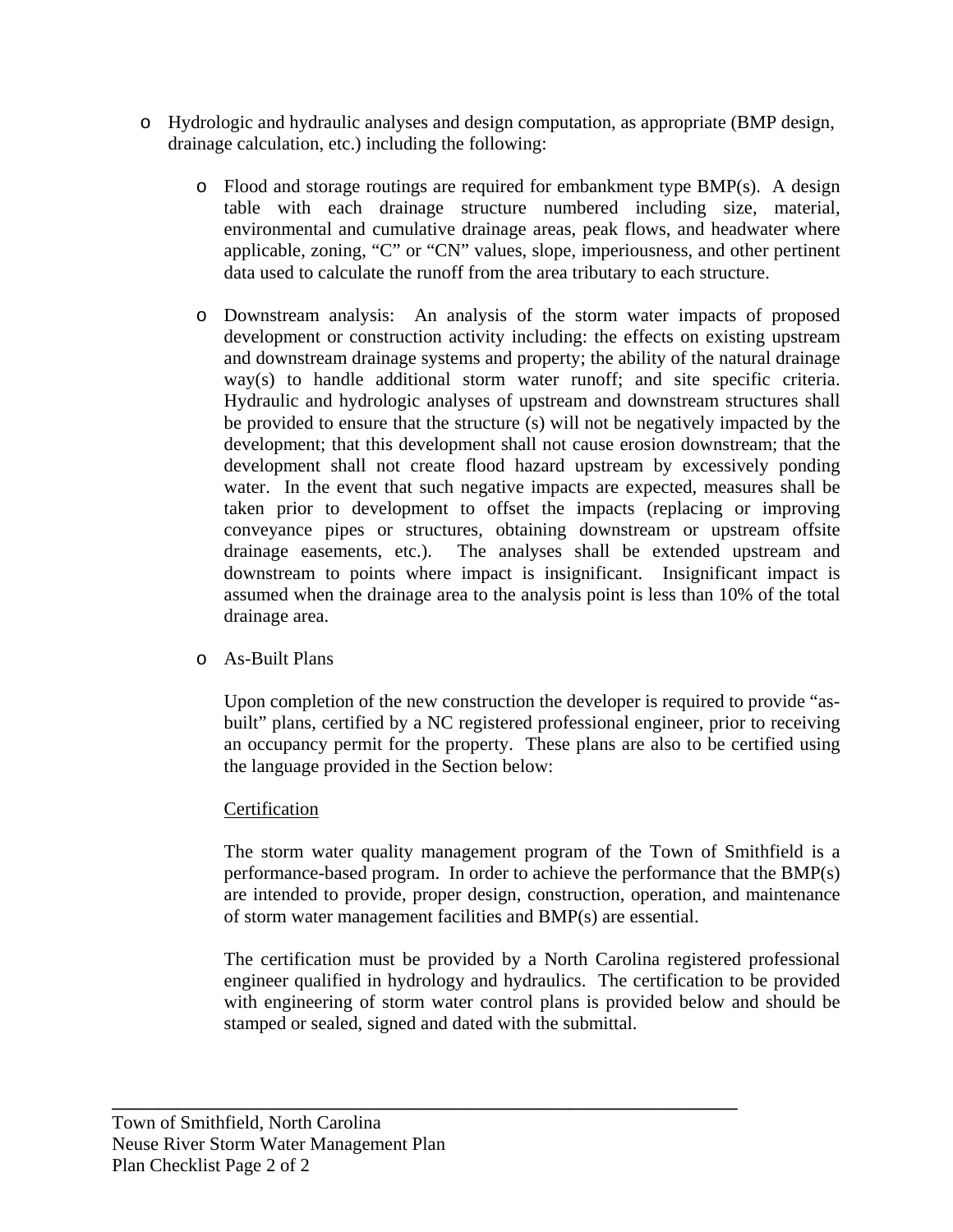" I certify that this plan complies with the ordinances, rules, regulations, and storm water drainage design standards of the Town of Smithfield."

Certification must also be provided by a North Carolina registered professional engineer, qualified in hydrology and hydraulics for the "as-built" plans. The certification to be made is provided below and should be stamped or sealed, signed and dated with submittal.

"I certify that the storm water management facilities are constructed and installed in conformance with the ordinance, rules, regulations, drainage design standards of the Town of Smithfield, and the approved storm water management plan."

### Annual Inspections

Inspections of the BMP(s) and other storm water controls are to be made annually to ensure that routine and remedial maintenance are being performed and that the BMP(s) are operating properly. The annual certification that appropriate maintenance is being performed is to be made by a North Carolina registered professional engineer, registered landscape architect, or registered land surveyor. The following certification is to be made with accompanying stamp or seal, signature and date.

"I certify that the BMP(s), storm water management facilities, and open space areas referenced in this document have been maintained in conformance with the approved storm water management plan and maintenance agreement. This certification is made based on personal observation of the site and review of maintenance records."

## Regional Storm Water Management Plans (SWMPs)

The most efficient and cost effective means of managing both the quantity and quality of storm water runoff is through the use of regional SWMP plans. Regional SWMP plans may include a system of BMP(s) in series of parallel designed to treat the runoff from a large site or network of contiguous sites, or a single BMP designed to treat the runoff from a site of new development. When a site is part of an approved regional SWMP there will be no requirement for onsite structural controls unless they are part of the regional plan. Non-structural controls required by the Town as part of its storm water management program are not exempted by regional SWMP plans.

In some instances it will be necessary to provide the BMP(s) prior to complete development of the drainage area when a multi-phased development is planned.

In these instances any regional BMP(s) may have to be implemented as part of the initial development of the site. This can be accomplished by the developer(s)